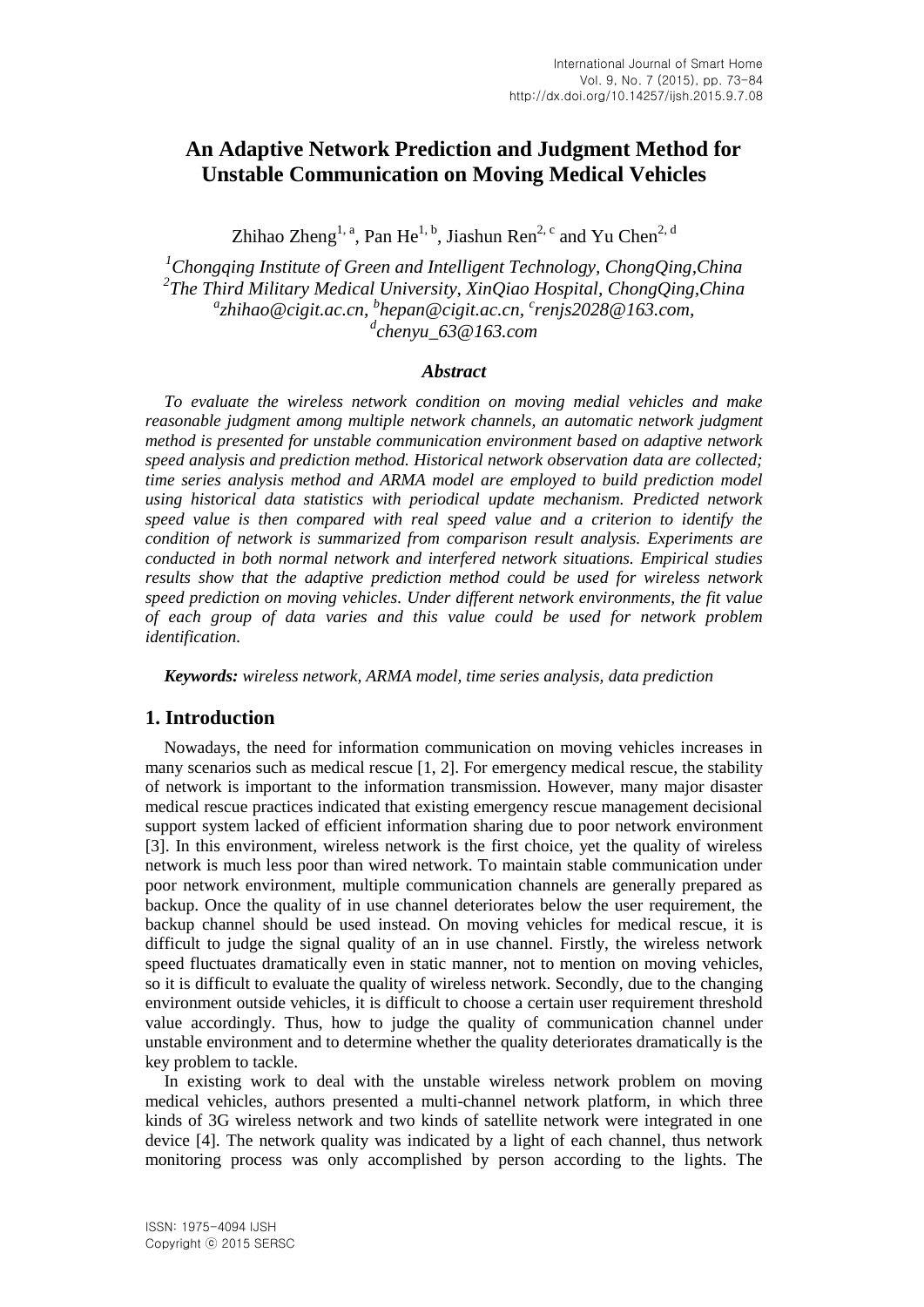network quality was not analyzed quantitatively and manual monitoring might introduce many uncertainties to the judgment of network selection. In other work describing a communication platform for MDSS [3], a dynamic communication channel switch mechanism was predefined for different types of information. The whole process was built on the availability of different networks, but detailed availability analysis wasn't presented. In a word, an automatic network quality quantitative analysis method is needed to make better decisions for network selection.

To deal with the above problem, this paper proposes an automatic and adaptive network analysis and prediction method for network judgment. Since the network speed data changes dramatically from time to time, time series data analysis methods are employed to evaluate the historical network speed data and to provide a more precise prediction method. If the real speed is much less than the predicted speed value for a certain amount of time, the condition of this network must deteriorate during this time, which means this channel might be considered as backup channels instead. The following sections are organized as follows, first of all, the network speed prediction and judgment problem is formulated and an adaptive prediction model is then proposed using ARMA. After that, a network judgment method is presented based on network speed prediction followed by the experiments and result analysis.

# **2. Problem Formulation**

Although multiple kinds of network can be used simultaneously, the parallel working could also cause the problem of message segmenting, packing/unpacking and retransmitting, which also slows down the whole transmission process. Under dynamic environment, it will be more reliable to use one network channel at a time as long as the bandwidth allows. To evaluate the network condition in mathematical manner, quantitative network condition indicators should be chosen for network analysis. Among serval indicators, network speed perceived by end users, is chosen as the indicator for network quality.

Assume that at time  $t$ , the perceived network speed from the user side is defined as  $x<sub>i</sub>$ . As the time *t* increases,  $x<sub>i</sub>$  forms a time series data set  $\{x<sub>i</sub>\}$ . Given the historical data of  $x_{i-1}$ ,  $x_{i-2}$ ,  $\ldots$ ,  $x_{i-n}$ , if the value of  $x_i$  decreases under a threshold value, the network quality must declines and it should be switched to other network. So, it is important to choose the threshold network speed value as it decides when to use one channel and when to abandon it. Under dynamic changing network environment, it is impossible to choose a certain threshold value for network judgment. As the network speed varies with the environment changes, the value of the speed is also relative to the historical data. So a threshold value of  $x<sub>i</sub>$  could be summarized from the historical data of  $x_{i-1}$ ,  $x_{i-2}$ , ...,  $x_{i-n}$ , unless dramatic change happens. That is to say, the network quality could be analyzed from the comparison result between the observed network speed value  $x_i$  and the predicted value  $\hat{x}_i$  from historical data.

## **3. Adaptive Network Prediction Method Using ARMA Model**

Generally speaking, the network speed data follows the time series pattern and time series data analysis method will be used to analyze the pattern. Among kinds of methods for time series data analysis such as neural network [5] and wavelet analysis [6], ARMA is a relative mature model suited for short-time prediction. Thus, ARMA model is used in this section to conduct the network speed prediction and an adaptive model update method is built later.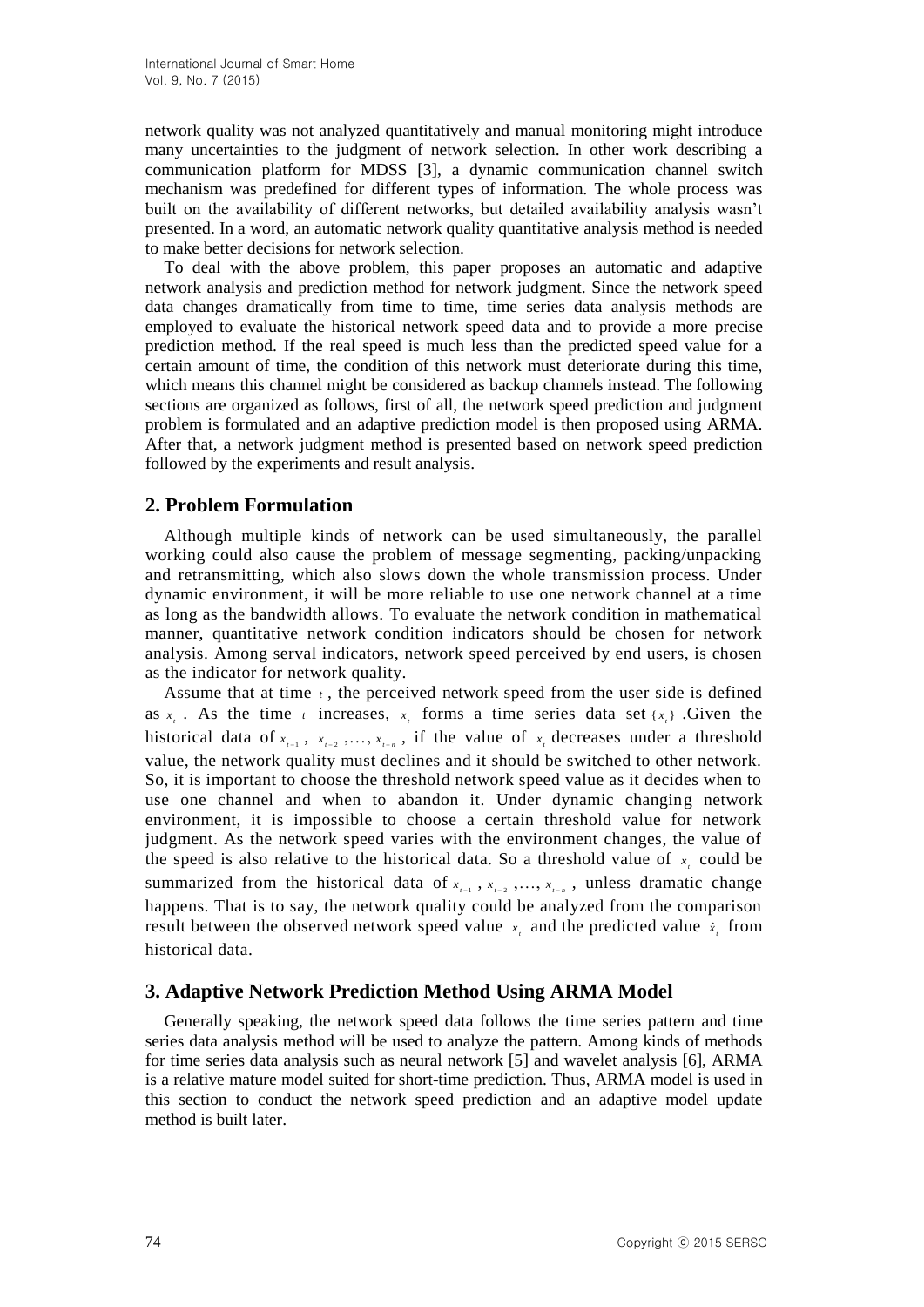#### **3.1. ARMA Model**

Assume  $x_i$  is the time series value at time  $t$ . In a stationary process, if the value  $x_i$  on time *t* not only depends on its previous times' value  $X_{t-1}$ ,  $X_{t-2}$ , ...,  $X_{t-n}$ , but also has interdependent relationship with noises  $\varepsilon_{i-1}, \varepsilon_{i-2}, \ldots, \varepsilon_{i-n}$ , Box and Jenkins described this system as an autoregressive moving average system and the structure was referred to as ARMA model [7]. For a stationary process { $X$ <sub>i</sub>}, a *p*-order auto-regression and *q*-order moving average model, ARMA (*p*, *q*) can be expressed as Equation 1 [8]:<br>  $X_{i} = \varphi_{1} X_{i-1} + \varphi_{2} X_{i-2} + ... + \varphi_{p} X_{i-p} + \varepsilon_{i} - \theta_{1} \varepsilon_{i-1} - \theta_{2} \varepsilon_{i-2} - ... - \theta_{q} \varepsilon_{i-q}$  (1)

$$
X_{t} = \varphi_{1} X_{t-1} + \varphi_{2} X_{t-2} + \ldots + \varphi_{p} X_{t-p} + \varepsilon_{t} - \theta_{1} \varepsilon_{t-1} - \theta_{2} \varepsilon_{t-2} - \ldots - \theta_{q} \varepsilon_{t-q}
$$
 (1)

where  $\varphi_i$  ( $1 \le i \le p$ ) and  $\vartheta_j$  ( $1 \le j \le q$ ) are undetermined coefficients.

#### **3.2. Network Speed Prediction and Evaluation**

Assume that the network speed is time series  $\{x_i\}$ . Although the value of  $\{x_i\}$  fluctuates with time, it is normally a non-zero mean stationary process. Given the historical data of *x*<sub>*t*-1</sub>, *x*<sub>*t*-2</sub>,..., *x*<sub>*t*-p</sub>, the predicted network speed value  $\hat{x}_i$  is calculated through Equation 2:<br>  $\hat{x}_i - \mu = \hat{\varphi}_1(x_{i-1} - \mu) + \hat{\varphi}_2(x_{i-2} - \mu) + ... + \hat{\varphi}_p(x_{i-p} - \mu) + \varepsilon_i - \hat{\theta}_1 \varepsilon_{i-1} - \hat{\theta}_2 \varepsilon_{i-2} - ...$ 

$$
\hat{x}_{t} - \mu = \hat{\phi}_{1}(x_{t-1} - \mu) + \hat{\phi}_{2}(x_{t-2} - \mu) + \dots + \hat{\phi}_{p}(x_{t-p} - \mu) + \varepsilon_{t} - \hat{\theta}_{1}\varepsilon_{t-1} - \hat{\theta}_{2}\varepsilon_{t-2} - \dots - \hat{\theta}_{q}\varepsilon_{t-q}
$$
 (2)

where  $\varphi_i$  and  $\vartheta_j$  are coefficients that satisfy stationary and  $\varepsilon_{i-1}$  inevitability conditions, and  $\varepsilon_{i-1}$  is an uncorrelated random variable with zero mean and constant variance  $\sigma_i^2$ .  $\hat{\varphi}_i$ And  $\hat{\theta}_j$  represent the estimated value of  $\varphi_j$  and  $\theta_j$ .  $\mu$  Is the coefficient standing for the estimated mean value of  $\{x_i\}$ , which could make the time series data become mean-zero process. Define the zero mean stationary process as  $\{\overline{x_i}\}$ ,  $\overline{x_i} = x_i - \mu$ . Let  $var(\overline{x_i})$  and  $\sigma_{\bar{x}}$  stand for the variance and standard deviation of  $\{\bar{x}_i\}$ .  $\gamma_k$  Stands for the covariance between  $\{\bar{x}_i\}$  and  $\{\bar{x}_{i+k}\}$ , as Equation 3. The autocorrelation function  $\rho_k$  could be calculated as Equation 4.

$$
\gamma_{k} = \text{cov}(\overline{x}_{t}, \overline{x}_{t+k})
$$
  
= 
$$
\frac{1}{N-k} \sum_{t=1}^{N-k} (x_{t} - \mu)(x_{t+k} - \mu), k = 0, 1, ...N - 1
$$
 (3)

$$
\rho_{k} = \frac{\gamma_{k}}{\text{var}(\overline{x}_{i})} = \frac{N \sum_{i=1}^{N} (x_{i} - \mu)(x_{i+k} - \mu)}{(N - k) \sum_{i=1}^{N} (x_{i} - \mu)^{2}}
$$
(4)

### **3.3. Coefficients Estimation**

For the ARMA model, Bayesian information criterion (BIC) is often used for the estimation process of order  $p$  and  $q$  [9]. Let  $\sigma^2$  represent the variance of regressive residual. The value of  $\sigma^2$  could be calculated as the square sum of regressive residual divided by the difference between the number of used observations and the number of order. The value of  $\sigma^2$  relative to the order p, q is shown as Equation 5. *BIC*(p,q) is calculated as Equation 6.

$$
\hat{\sigma}_{\varepsilon}^{2}(p,q) = \frac{1}{(N-p) - (p+q+1)} \sum_{i=1}^{N} (x_{i} - \hat{x}_{i})^{2}
$$
\n(5)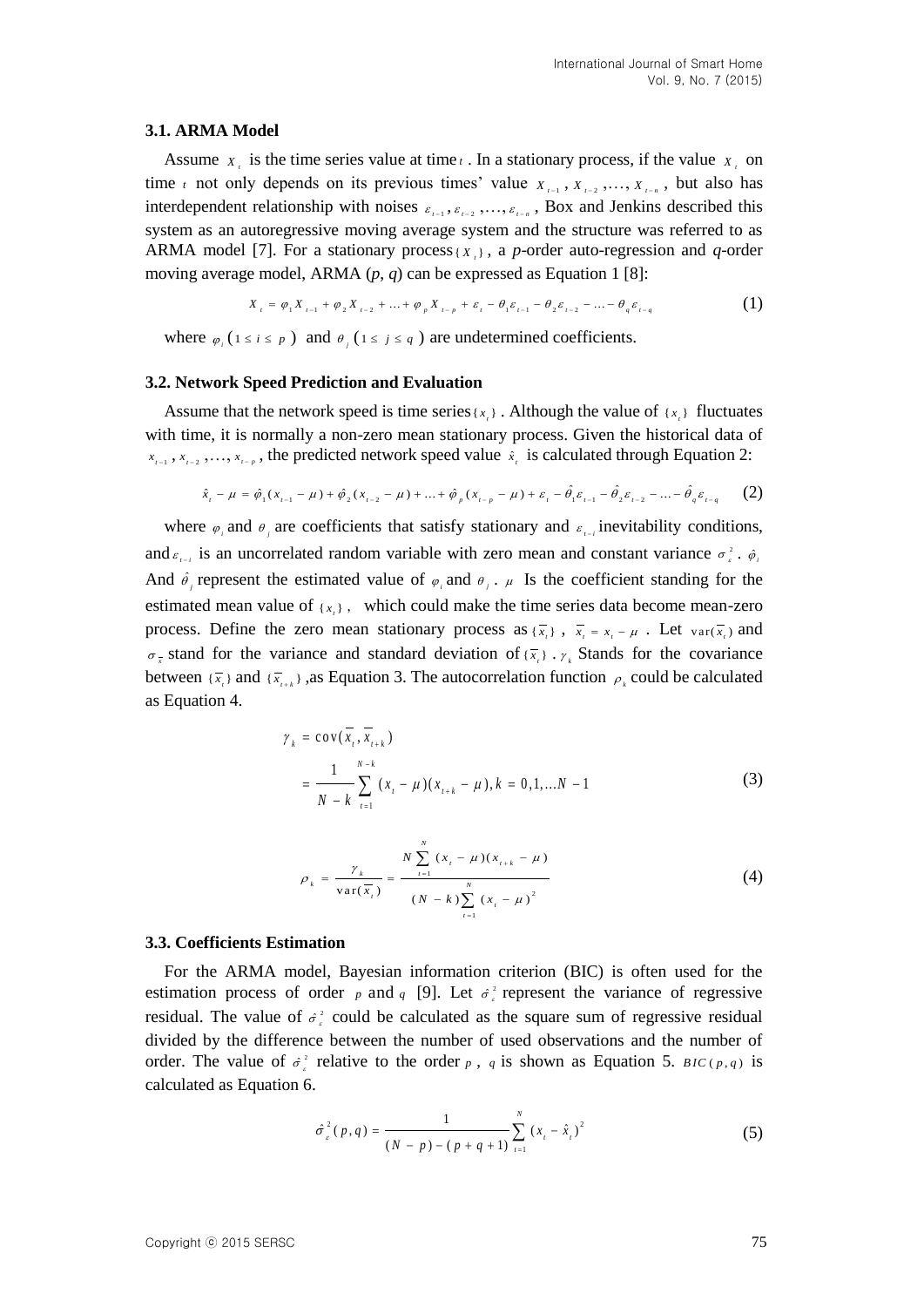$$
BIC(p, q) = \ln \hat{\sigma}_{\varepsilon}^{2}(p, q) + \frac{p + q}{N} \ln N
$$
 (6)

If any  $p_0$  and  $q_0$  satisfy  $BIC(p_0, q_0) = \min_{1 \le p, q \le n} BIC(p, q)$ ,  $p_0$ ,  $q_0$  is the optimized order. Three steps are employed to predict the left coefficients. Firstly, matrix estimation is used to calculate the initial value of  $\phi_i$  as Equation 7. Secondly, the covariance value of a series data set  $\{y_i\}$  as  $y_i = \overline{x}_i - \hat{\phi}_1 \overline{x}_{i-1} - \hat{\phi}_2 \overline{x}_{i-2} - \dots - \hat{\phi}_p \overline{x}_{i-p}$  is calculated as Equation 8. Thirdly, since  $y_i \equiv \varepsilon_i - \hat{\theta}_1 \varepsilon_{i-1} - \hat{\theta}_2 \varepsilon_{i-2} - \dots - \hat{\theta}_q \varepsilon_{i-q}$ , Equation 9 is built including the unknown coefficients  $\hat{\theta}_i$ .

$$
\begin{bmatrix}\n\hat{\varphi}_{1} \\
\hat{\varphi}_{2} \\
\vdots \\
\hat{\varphi}_{2} \\
\vdots \\
\hat{\varphi}_{p}\n\end{bmatrix}\n\begin{bmatrix}\n\rho_{q} & \rho_{q-1} & \cdots & \rho_{q-p+1} \\
\rho_{q+1} & \rho_{q} & \cdots & \rho_{q-p+2} \\
\vdots & \vdots & \ddots & \vdots \\
\rho_{q+p-1} & \rho_{q+p-2} & \cdots & \rho_{q}\n\end{bmatrix}\n\begin{bmatrix}\n\rho_{q+1} \\
\rho_{q+2} \\
\rho_{q+2} \\
\vdots \\
\rho_{q+p}\n\end{bmatrix}
$$
\n(7)

$$
\gamma_{k}(y_{t}) = \text{cov}(y_{t}, y_{t+k}) = \sum_{i,j=0}^{p} \varphi_{i} \varphi_{j} \gamma_{k+j-i}, \ \varphi_{0} = -1
$$
 (8)

$$
\begin{cases}\n\gamma_0(y_i) = \sum_{i,j=0}^p \varphi_i \varphi_j \gamma_{j-i} = (1 + \theta_1^2 + \dots + \theta_q^2) \sigma_\varepsilon^2 \\
\gamma_k(y_i) = \sum_{i,j=0}^p \varphi_i \varphi_j \gamma_{k+j-i} = (-\theta_k + \theta_{k+1}\theta_1 + \dots + \theta_m \theta_{m-k}) \sigma_\varepsilon^2 \\
k = 1, 2, ..., q\n\end{cases}
$$
\n(9)

The value of  $\hat{\theta}_j$  could be obtained through solving Equation 9. To improve the accuracy of estimated parameters, the above value could be used as the initial value of least squares estimation method to acquire more accurate solutions.

#### **3.4. Adaptive Network Prediction Model Update Method**

 $BC(x, y) = \ln a^2, (y, z) + \frac{1}{a^2} \ln N$  (6)<br>
If any  $y_1$  and  $y_2$  satisfy  $BC(x_0, e_0) = \frac{1}{c^2} \ln N$ <br>
Three steps are completed to predict the coefficients. The convention is used<br>
to calculate the initial value of  $e_1$  as Figu As the time increases, the amount of historical data grows accordingly and the pattern of the time series data may change slightly according to time and environment. To improve the accuracy of prediction result, more recent data should be used to optimize the prediction model. As a result, after certain amount of time *T* , ARMA model should be refreshed using the new collected set of time series data and the coefficients in this model should be recalculated. If the value of  $\tau$  is too large, the accuracy of prediction model may decrease. However, if the value of  $\tau$  is too small, unstable network epochs might be neglected due to the prediction model change. For continuous historical observation data, the value of  $\tau$  should meet the requirement of Equation 10.  $m$ <sup> $\mu$ </sup> *s t*  $m \Big|_t^{t_e}$  is the number of epochs during time  $t_{s}$  to  $t_{e}$ , for which the difference between predicted speed value and real speed value exceeds threshold.  $m_{\tau}$ <sup>"</sup> *s*  $m_{\tau}$   $\vert t_{\tau} \vert$  denotes the according number of epochs during the same period of time with the model refresh interval  $\tau$  and new calculated set of parameters.  $\phi$  Is a small threshold value allowing the difference between  $m$ <sup>1</sup>  $m \Big|_{t_c}^{t_e}$  and  $m \Big|_{t_c}^{t_e}$  $m_{T}$   $\Big|_{t_{c}}^{t_{e}}$  . The optimization objective represents the average value of prediction residuals with refresh interval  $\tau$ . The constraint stands for maintaining the number of unstable epochs

during time  $\tau$ . The value of  $\tau$  could be estimated from solving the Equation 10.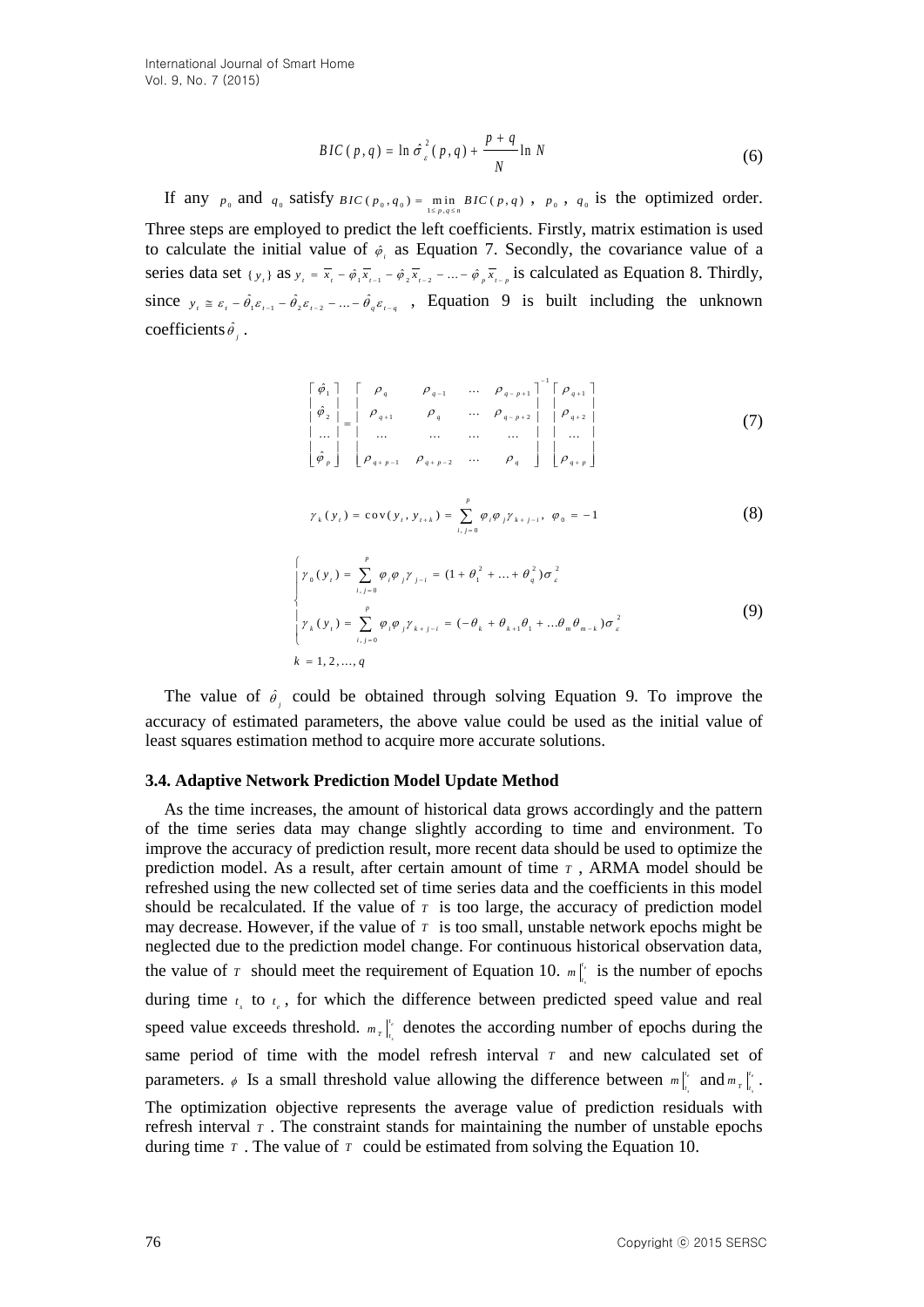$$
\min \frac{1}{t_e - t_s - T} \sum_{i_1 = t_i}^{t_e - T} \left(\frac{1}{T} \sum_{t = t_i}^{t_i + T} (x_t - \hat{x}_t)^2\right)
$$
\n
$$
s.t. \left| m \right|_{t_s}^{t_e} - m_T \left|_{t_s}^{t_e} \right| \le \phi
$$
\n(10)

## **4. Network Judgment Procedure Based on Adaptive Prediction Method**

#### **4.1. Network Analysis and Judgment Based On Speed Prediction**

After predicting network speed  $\hat{x}$ , at time *t* from the historical observation data  $x_{i-1}$ ,  $x_{i-2}$ , ...,  $x_{i-p}$  using the ARMA model, the real network speed  $x_i$  is collected and the comparison result between  $\hat{x}$ , and  $\hat{x}$ , indicates the change trends of network speed. If the value of  $x_i$  is much less than  $\hat{x}_i$ , the epoch would be taken as unstable epoch. As the value of network speed changes frequently, the difference between  $\hat{x}_i$  and  $\hat{x}_i$  is evaluated using the square sum of residual  $\hat{\sigma}_s^2 = (x_t - \hat{x}_t)^2$ . Define *m* as the number of unstable epochs, as Equation 11, where  $\sigma_e^2(p,q)$  is the pre-calculated value through Equation 5.  $t_s$ And  $t_e$  denote the start and end time to evaluate the network stability and  $t_e - t_s$  is the fixed amount of time. If the number of unstable epoch is too large  $m > \lambda_2(t_e - t_s)$ , the network could be taken as un-stable.  $\lambda_1$  And  $\lambda_2$  are pre-calculated coefficients summarized from the historical data analysis.

$$
m = \sum_{t=t_s}^{t_e} l_t, \quad l_t = \begin{cases} 1, & \text{if } \hat{\sigma}_s^2 > \lambda_1 \sigma_s^2(p,q) \\ 0, & \text{else} \end{cases} \tag{11}
$$

#### **4.2. Automatic Network Prediction and Judgment Procedure**

Considering the normal procedure ARMA model, the whole framework of our network analysis method is summarized as Figure 1. The according steps are listed as follows.



**Figure 1. Network Prediction and Judgment Procedure**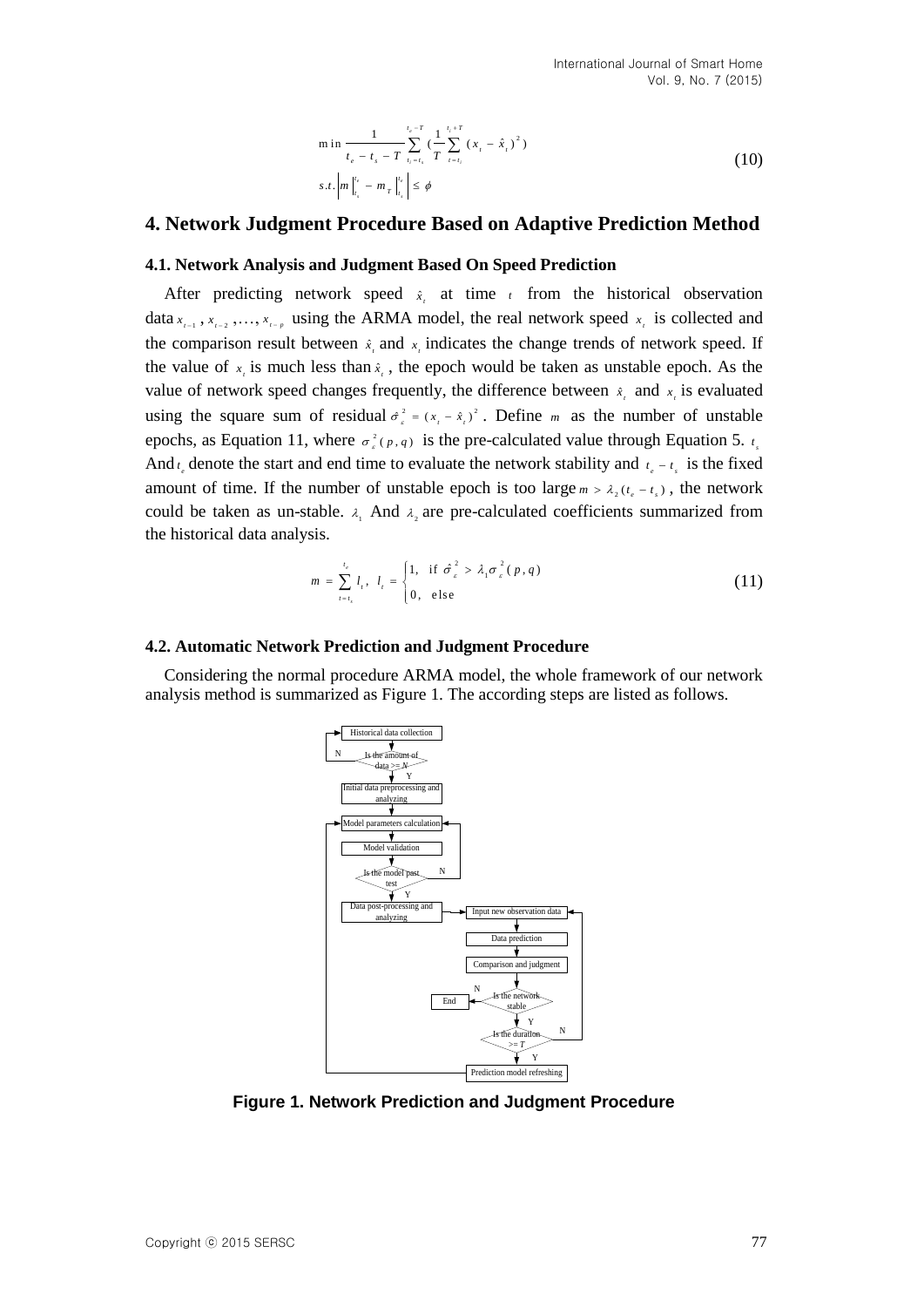Step1. Historical data collection: When the network is working norming, collect the network speed data  $x_t$ ,  $t = 1, 2...$  the whole data set is divided into two groups. The first group  $\{x_i\}$  is used for model estimation and the second one  $\{x_i\}$  is kept for model validation.

Step2. Initial data preprocessing and analyzing: Preprocess the data  $\{x_i\}$  to get the mean  $\mu$  and variance var( $x_i$ ).

Step3. Model parameters calculation: For any value of  $p_k$  and  $q_k$ , use matrix estimation and least squares estimation to obtain the group of parameters  $\hat{\varphi}_i$  and  $\hat{\varphi}_j$  according to Equation 7, 8 and 9. After estimation, calculate  $_{BIC(p_k, q_k)}$  according to Equation 6. For each combination of  $p_k$  and  $q_k$ , compare  $BIC(p_k, q_k)$  accordingly and the combination of  $p_0$  and  $q_0$  that satisfies  $BIC(p_0, q_0) = \min_{1 \le p_k, q_k \le n} BIC(p_k, q_k)$  is the optimized pair of order, and

the corresponding parameters  $\hat{\varphi}_i$  and  $\hat{\theta}_j$  are also kept as for model validation.

Step4. Model validation: The validity of built model is checked against the other data set  $\{x_i\}$ . The main task is to check the independence of the residual sequence  $\{\varepsilon_i\}$ , which is accomplished by F-test,  $\gamma^2$ -test and so on [10]. If the model passes the validation, next step is executed, otherwise, the procedure returns to Step 3 and new group of parameters is estimated.

Step5. Data post-processing and analyzing: Once prediction model is validated, data post-processing is conducted including calculating  $\sigma_i^2$  for each epoch. The value of  $\lambda_i$ ,  $\lambda_2$  and  $\phi$  is summarized through the value of  $\sigma^2$ . Value of refreshment time duration  $\tau$  is also computed from solving the Equation 10.

Step6. Data prediction: After new observation data  $x_{i+1}$  is obtained, the predicted network speed value  $\hat{x}_{i+1}$  is calculated through prediction model.

Step7. Comparison and judgment: The stability criterion m is calculated for several epochs according to Equation 11. If  $m > \lambda_2(t_e - t_s)$  stands, the network is unstable and the whole procedure will stop, otherwise, the time duration of the model being used will be checked. If the duration is larger than pre-computed  $\tau$ , prediction model is updated and the procedure returns to Step 3, otherwise, the procedure returns to Step 6 for new data input.

# **5. Second and Following Pages Empirical Studies**

## **5.1. Experiment Settings**

To test and verify the network prediction and judgment method, several groups of wireless network speed data are collected using the implemented device [4], as Figure 2. Three kinds of 3G network provided by China Telecom, China Mobile, China Unicom are integrated in this device. Since China Unicom has the strongest signal in our previous test [3], it is used as the main channel.



**Figure 2. The Structure of Prototype System**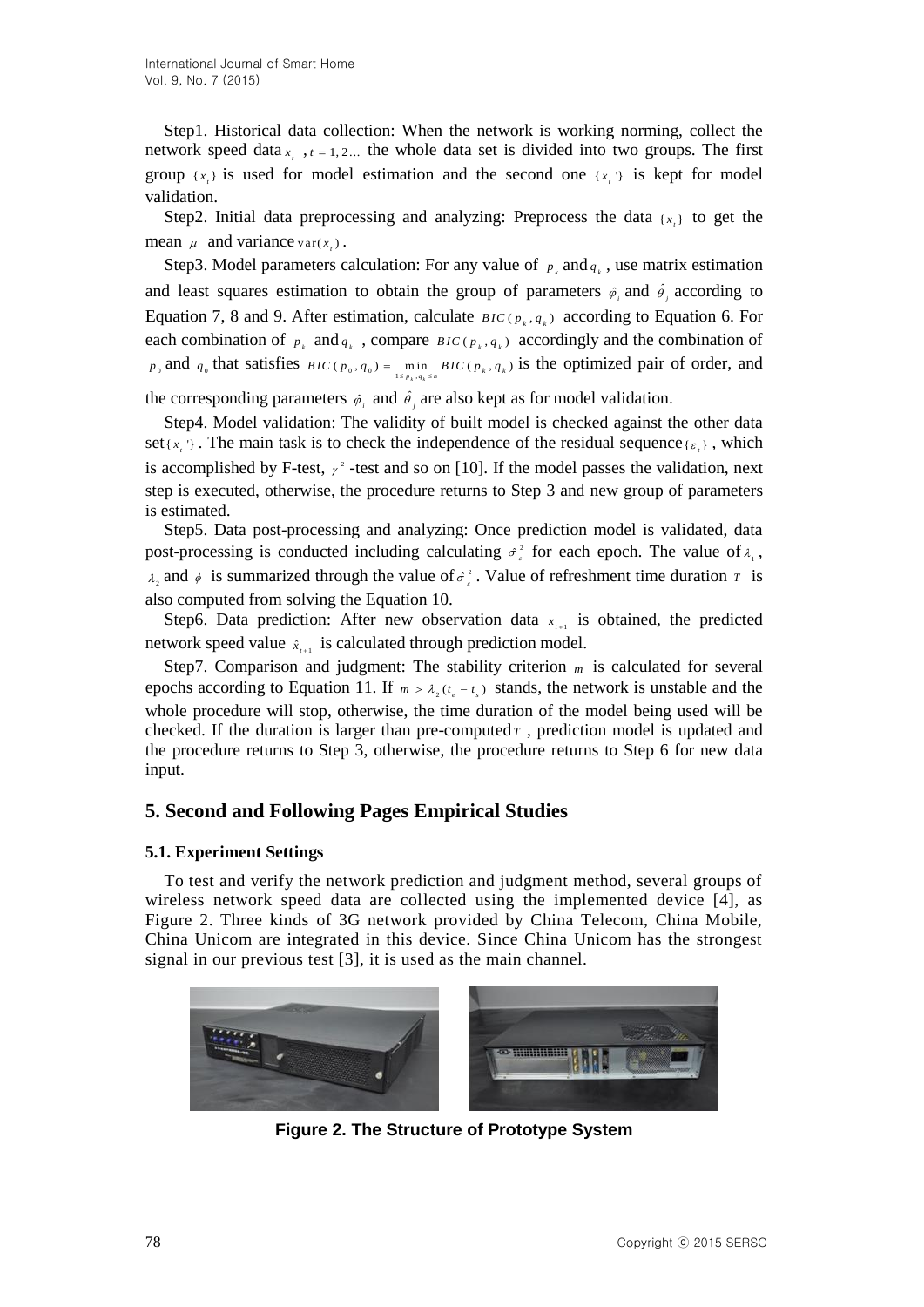Using this terminal, different group of network speed data in different environments is used for further experiments. Frist of all, a group of normal network speed data of China Unicom is collected from the device on a moving vehicle, from which one thousand continuous epochs of data is selected for further analysis, shown by Figure  $3(a)$ . Secondly, another group of data is recoded as follows: the first four hundred epochs of data are collected under normal environment while the second half is collected under network interference and the network speed is less than the value of ordinary network speed. The network speed is shown by Figure 3(b).



**Figure 3. The Network Speed Data Value of Two Test Datasets**

#### **5.2. Experiments on Network Prediction Using Time Series Analysis**

First of all, an ARMA model is built using the first dataset according to the adaptive prediction procedure as:  $x_t = -0.03064x_{t-1} + 1.763x_{t-2} + 0.1429x_{t-3} - 0.8756x_t$ *<sup>4</sup>*+*εt*+0.67*εt-1*-1.229*εt-2*-0.8183*εt-3*+0.3255*εt-4*+0.09773*εt-5*. The comparison of one-step prediction results and the observed data is shown in Figure 4.



**Figure 4. The Comparison between Predicted Value and Observed Data**

The residuals between predicted data and observed data are shown in Figure 5 and the autocorrelation and partial autocorrelation value of residuals are shown in Figure 6.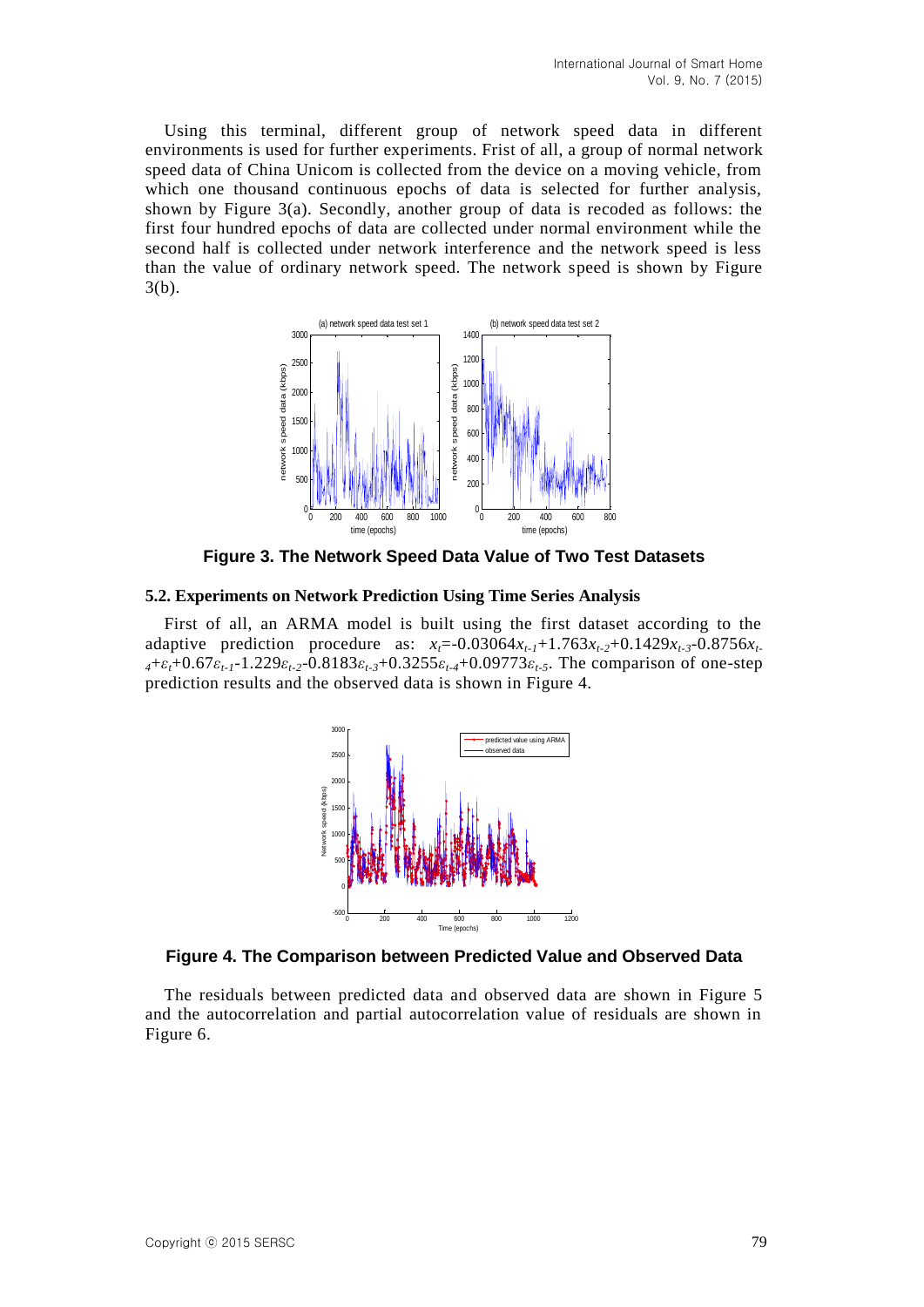

**Figure 5. The Residuals between Predicted Data and Observed Data**



**Figure 6. Autocorrelation and Partial Autocorrelation of Network Speed Data**

These two kinds of values show that except for the first several nodes, network speed value generally obeys the pattern of time series data. To conduct a more detailed stationary test, Dickey-Fuller test is employed and the results are shown in Table 1. The P-value of each kind of test indicates the error probability caused by differences in sample data. Statistics result in Table 1 indicates that network speed value satisfies the stationary process pattern.

| Significance level      | 0.05      | 0.001     | 0.01      |  |
|-------------------------|-----------|-----------|-----------|--|
| Stationary test         | Pass      | Pass      | Pass      |  |
| P-value of stationary   | 0.001     | 0.001     | 0.001     |  |
| test statistics         |           |           |           |  |
| least squares estimate  | $-7.2311$ | $-7.2311$ | $-7.2311$ |  |
| values                  |           |           |           |  |
| Critical value of least | $-1.9416$ | $-3.2900$ | $-2.5694$ |  |
| squares estimate        |           |           |           |  |

**Table 1. Dickey-Fuller Test Results for Network Prediction**

Experiments in this section indicate that time series analysis method could be used for network prediction in changing network environment.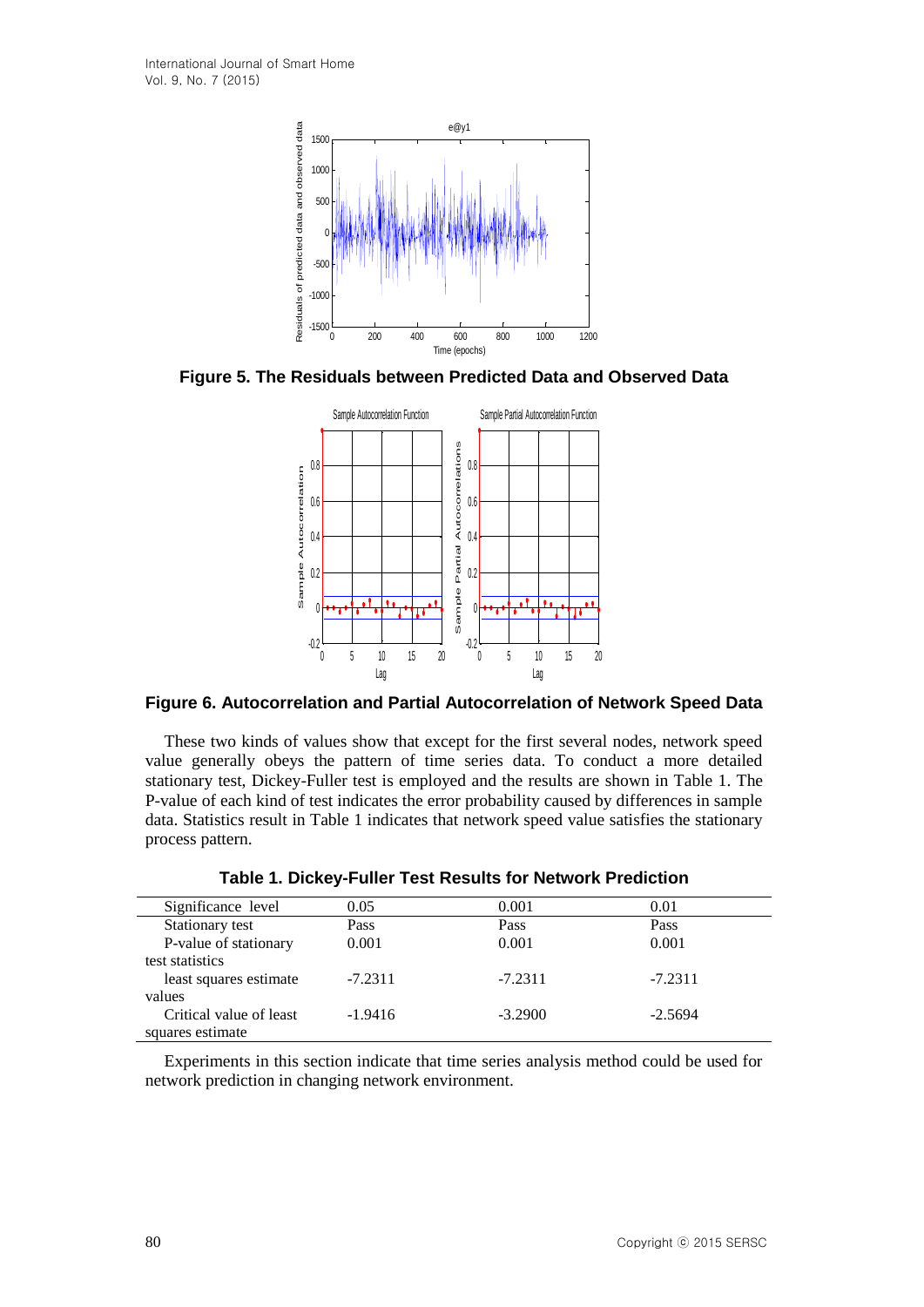### **5.3. Experiments on Network Judgment Based On Prediction Result**

For the two different datasets, the experiments on network judgment are conducted in this section. The whole dataset is divided into two halves. While the first half set of data is used as training dataset for building prediction model, the other half is used for prediction model validation and test to identify network change. Figure 7(a) shows the comparison between predicted data using ARMA model and the observed data using the first training dataset and the comparison result using the second training dataset is illustrated by Figure 7(b).



**Figure 7. Network Speed Data Comparison Using Two Training Datasets**

The prediction model is then used for data analysis using the testing datasets and the comparison between predicted data and observed data is shown in Figure 8.



**Figure 8. Network Speed Data Comparison Using Two Testing Datasets**

Comparing the two figures, a conclusion can be drawn that using the first dataset, the prediction model performs generally the same on both the training sets and testing sets. On the contrary, the performance of prediction model using the second testing data set is less poor than its performance using the corresponding training set, which indicates that changes may occur during the time of the testing data.

To make a clear clarification, the fit value of prediction model to the testing data set is shown in Table 2. The fit value is calculated as the proportion of epochs in the whole number of epochs, the residuals of which are in the reasonable range: 1-m/N. m denotes the number of epochs calculated through Equation 11 and N is the overall number of epochs. The fit value in the second dataset drops dramatically when using the testing data.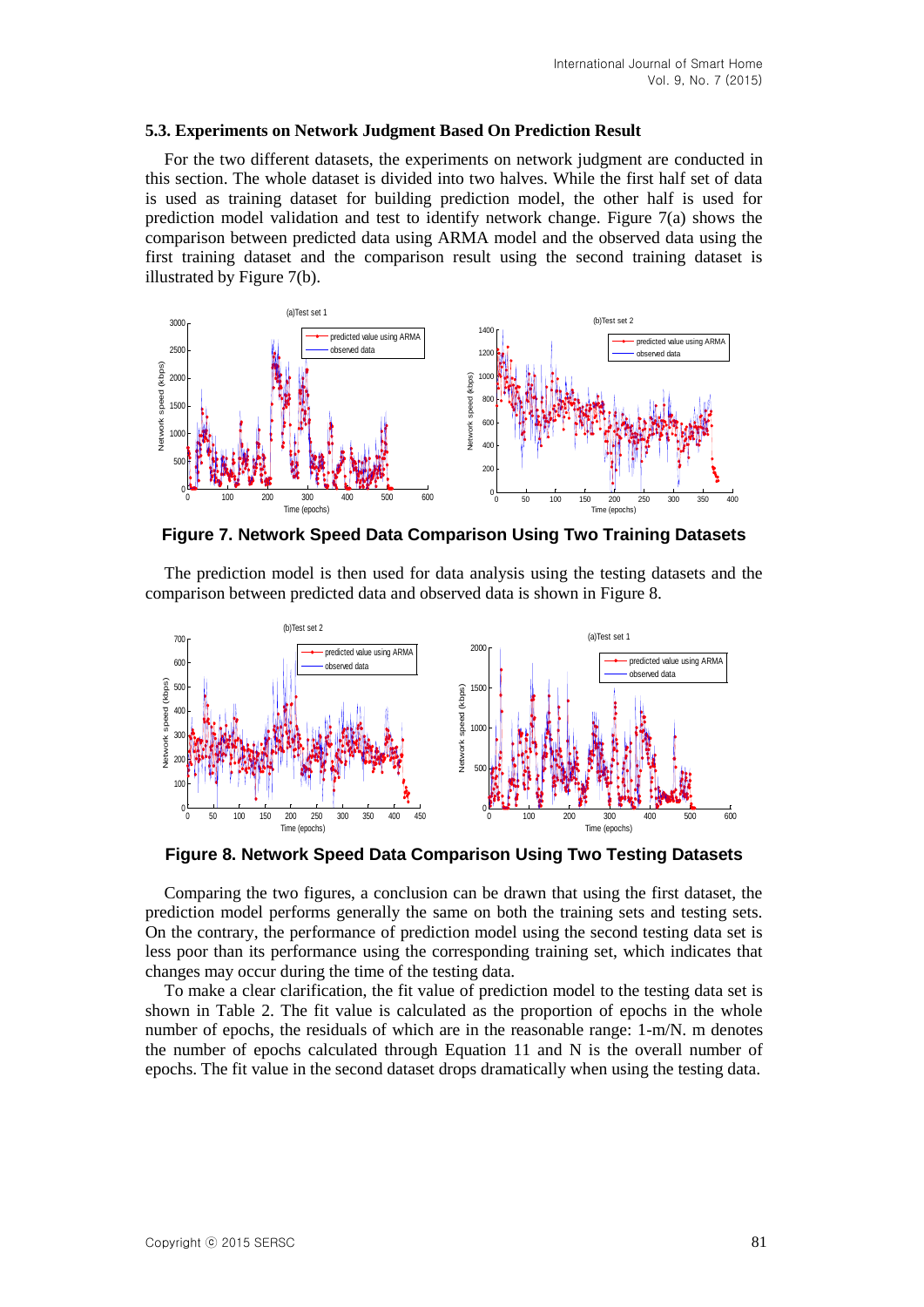| Test set 2<br>Test set 1                          |  |
|---------------------------------------------------|--|
|                                                   |  |
| 46.28%<br>34.44%<br>Fit value using training data |  |
| 10.79%<br>Fit value using testing data<br>41.16%  |  |

## **Table 2. Fit Value of Prediction Model to the Testing Data Set**

According to the fit value, conclusions can be drawn that there are errors in the second half of network speed data in dataset 2, which actually is in accordance with the real situations during test data collection.

## **6. Conclusion and Future Work**

To evaluate and judge the wireless network condition in unstable environment, e.g. on moving medical vehicles, a network speed value prediction and judgment method is proposed in this paper. For any in use communication channel, historical network data is taken use of to predict the future network speed in a period of time based on the ARMA model and this model is updated periodically according to statistics results. The predicted network speed value is then compared with the observed network speed and the stability of the network is indicated by the comparison results. Experiment results prove a general case for network situation judgment. When the network works normally, the fit value between predicted value and observed data maintains generally the same between testing sets and training sets. On the contrary, a dramatic change can be observed from the comparison results when the network is interfered and abnormal network speed value is collected.

Based on the research in this paper, in the next step of work, automatic network switch mechanism should be proposed on the network analysis and judgment method for moving medical vehicles. Furthermore, the adaptive prediction method should be improved to provide more precision prediction in changing environment.

## **Acknowledgements**

This work is supported by the National Natural Science Foundation of China (No. 61309005) and the National Key Technology R&D Program (No.2012BAI21B04).

## **References**

- [1] D. Wang, "China earthquake rescue ruins safety assessment management system", China Civil Engineering Journal, vol. 46, **(2013)**, pp. 301-306.
- [2] H. Zhang, Y. Li and T. Li, "The development of emergency rescue mobile communication network based on ad hoc technology", IET 2nd International Conference on Wireless, Mobile and Multimedia Networks, ICWMMN 2008, **(2008)** October 12-15, Beijing, China.
- [3] J.-S. Ren, P. He, Y. Chen, C. Tan, Z. -H. Zheng and, Y. Xiang, "An integrated wireless communication platform for emergency rescue management-decisional support system", 2014 International Conference on Advances in Materials Science and Information Technologies in Industry, AMSITI 2014, **(2014)** January 11-12, Xian, China.
- [4] Y. Chen, J. S. Ren, Z. H. Zheng, Y. Xiang and W. Y. Wang, "Development of satellite/3G+ multi-link communication terminal based on medical rescue information system", 2014 International Conference on Mechatronics Engineering and Computing Technology, **(2014)** August 9-10, Shanghai, China.
- [5] M. Liu, and C. Xiu, "Hybrid prediction method for wind speed series based on ARMA and neural network", Journal of Central South University (Science and Technology), vol. 44, **(2013)**, pp. 16-20.
- [6] X. Tan, Z. Tan and W. Fang, "Network traffic prediction model based on wavelet transform and ARMA", International Review on Computers and Software, vol. 7, **(2012)**,pp. 2453-2460.
- [7] G. Box, and G. M. Jenkins, "Time series analysis, forecasting and control", Holden-Day, San Francisco **(1970)**.
- [8] G. Box, G. M. Jenkins and G. C. Reinsel, "Time series analysis, forecasting and control", Prentice-Hall, EnglewoodCliffs, NewJersey, **(1994)**.
- [9] G. E. Schwarz, "Estimating the dimension of a model, Annals of Statistics", vol. 6, no. 2, pp. 461-464. **(1978)**.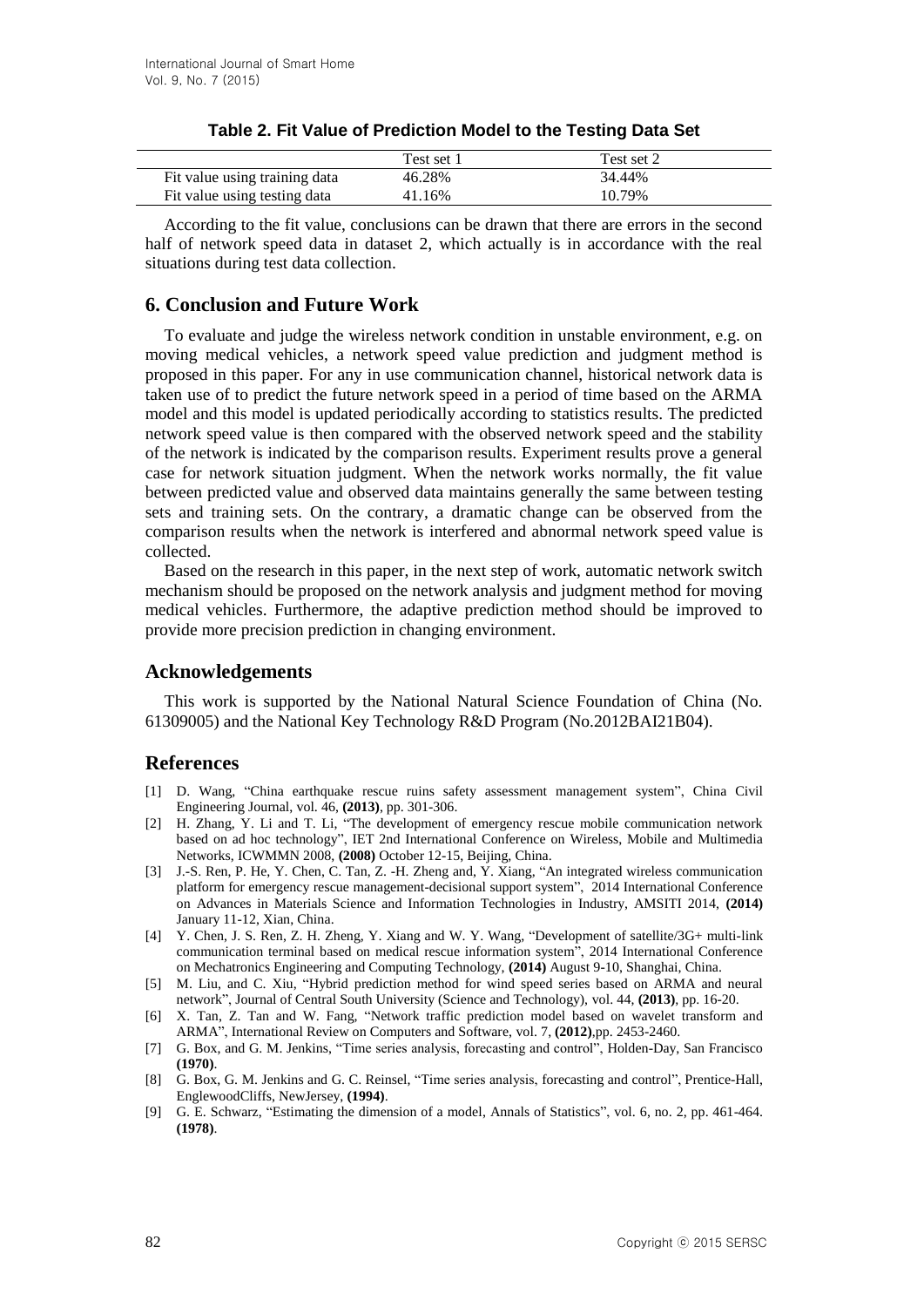[10] Y. Sun, R. Wang, B. Sun, W. Li and F. Jiang, "Prediction about time series based on updated prediction ARMA model", 2013 10th International Conference on Fuzzy Systems and Knowledge Discovery, FSKD 2013, **(2013)** July 23-25, Shenyang, China.

# **Authors**



**Zheng, Zhihao**, Assistant Researcher, Chongqing Institute of Green and Intelligent Technology, Chinese Academy of Sciences, 266 Fangzheng Ave, Shuitu technology development zone, Beibei District, ChongqingPhone: 18523411137 Email: zhihao@cigit.ac.cn.



**Pan He**, Assistant Researcher, Chongqing Institute of Green and Intelligent Technology, Chinese Academy of Sciences, 266 Fangzheng Ave, Shuitu technology development zone, Beibei District, Chongqing. Phone 13667640156 Email: [hepan@cigit.ac.cn,](mailto:hepan@cigit.ac.cn) Corresponding author.



**Jiashun Ren**, Professor, Doctor Supervisor, Xinqiao Hospital, Third Military Medical University, Chongqing. Phone: 023- 68755001, Email: 13908316814@163.com.



**Chen, Yu**, Senior Engineer, Xinqiao Hospital, Third Military Medical University, Chongqing. Phone: 023-68774962, Email: chenyu 63@163.com.